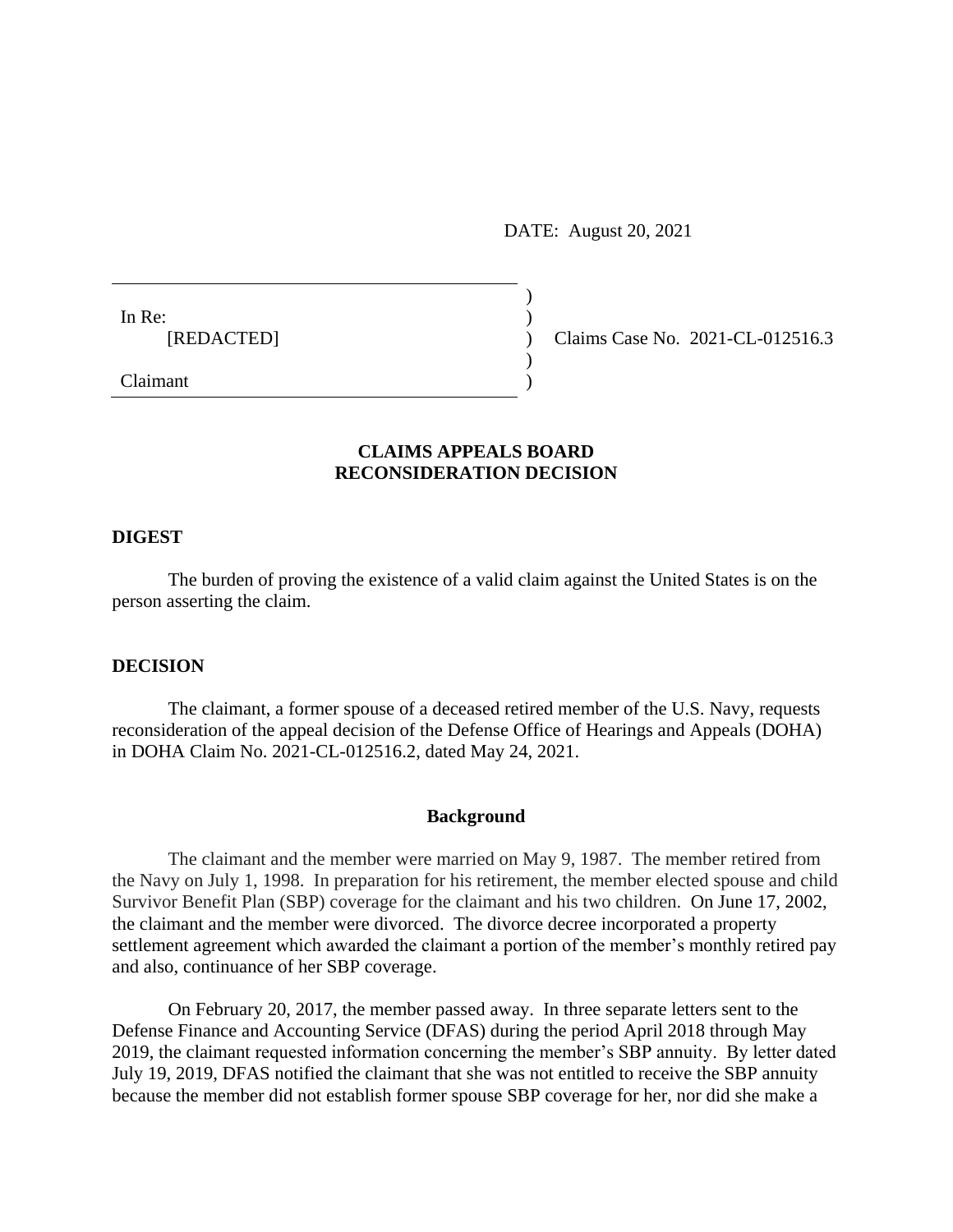request for a deemed election within one year of their divorce. On August 12, 2019, the claimant appealed DFAS's denial of her claim for the SBP annuity. She stated that she did notify DFAS in a timely manner that she was entitled to receive the SBP annuity. She attached a copy of a letter she wrote to DFAS dated May 5, 2003, in which she advised DFAS that she was entitled to the SBP annuity as set forth in her divorce decree. The letter dated May 5, 2003, that she attached is addressed to DFAS at 8898 E. 56<sup>th</sup> Street, Indianapolis, Indiana 46249.

The claimant appealed DFAS's denial of her claim for the SBP annuity to DOHA. In the appeal decision, the DOHA adjudicator upheld DFAS's denial of the claim, explaining that DFAS had no record of receiving the claimant's request for a deemed election within one year of the date of divorce.

In the claimant's reconsideration request, she maintains that DFAS erred, because she did file a timely deemed election. She also states that DOHA erred in upholding the denial of her claim. She relies on the Common Law Mailbox Rule, asserting that she mailed the letter and that unless a specific statute overrides that rule, DFAS must rebut the presumption of her mailing with direct and affirmative evidence that the mailing was not received. She believes that DFAS cannot just state that they did not receive the letter. She attaches her sworn affidavit dated June 15, 2021, stating that she did in fact mail the letter dated May 5, 2003, to DFAS requesting a self-election into SBP if her ex-husband failed to comply with the divorce decree's requirement to elect the coverage for her.

#### **Discussion**

Claims against the government may be allowed only for expenses authorized by statute or regulation. *See* DOHA Claims Case No. 2018-CL-090705.2 (June 3, 2019). Therefore, DOHA must render decisions based on applicable statutes, regulations and our prior administrative decisions. Under Department of Defense Instruction 1340.21 (May 12, 2004), the claimant has the burden of proving the existence of a valid claim against the government. The claimant must prove, by clear and convincing evidence, on the written record that the United States is liable to the claimant for the amount claimed. All relevant evidence to prove the claim should be presented when a claim is first submitted. In the absence of compelling circumstances, evidence that is presented at later stages of the administrative process will not be considered. *See* Instruction ¶ E5.7.

The SBP, 10 U.S.C. §§ 1447-1455, is an income maintenance program for the survivors of deceased members of the uniformed services. Spousal coverage ends upon divorce. If a member divorces and wishes to provide SBP coverage for a former spouse, the member must notify DFAS in writing of the divorce and the member's intention to provide coverage for the former spouse, even if the former spouse was the spouse beneficiary immediately prior to the divorce. Former spouse coverage must be established within one year from the date of the divorce. *See* 10 U.S.C. §1448(b)(3)(A). In addition, a member may be required under the terms of a divorce decree to provide SBP coverage to the former spouse. If the member fails to do so, the former spouse has one year from the date of the divorce to request a deemed election. *See* 10 U.S.C. § 1450(f)(3). The former spouse's request that the retired member shall be deemed to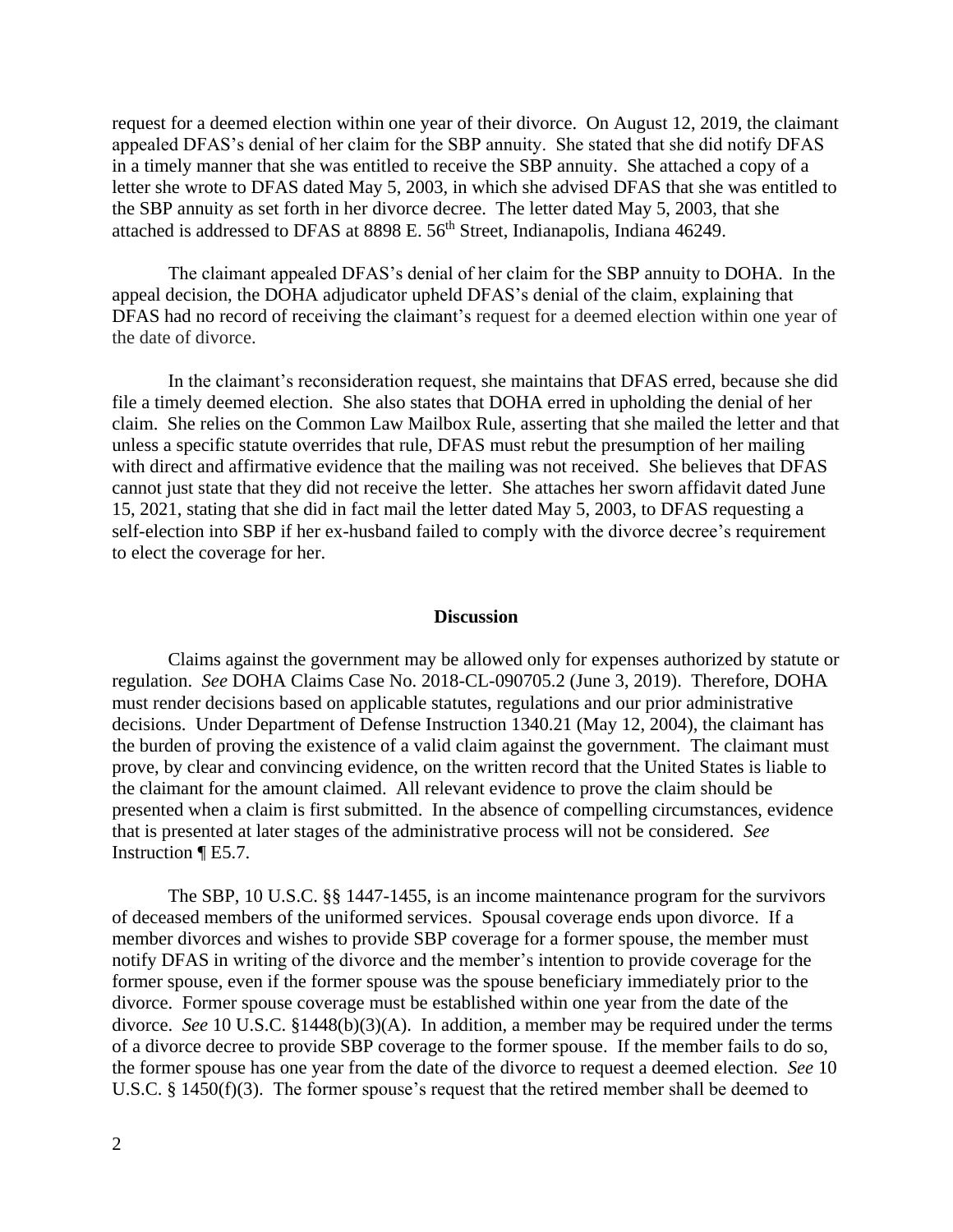have made such an election if the Secretary concerned receives an election for former spouse SBP coverage in writing and in the manner prescribed by the Secretary concerned. *See* 10 U.S.C. § 1450(f)(3)(A). An election for former spouse SBP coverage may not be deemed to have been made unless the Secretary concerned receives such a request from the former spouse within one year of the date of the divorce decree. *See* 10 U.S.C. § 1450(f)(3)(C). The Service Secretaries have delegated their authority under the SBP law to DFAS.

The Secretary of Defense has issued implementing regulations for the SBP law pursuant to 10 U.S.C. § 1455. The Department of Defense Financial Management Regulation (DoDFMR), volume 7B, chapter 43, contains the regulations concerning SBP elections and election changes. Under paragraph 430404, concerning the time and manner of a former spouse deemed election, a former spouse or the former spouse's legal representative must request the deemed election by completing the DD Form 2656-10, and submitting it with the divorce decree within one year of the divorce. The current regulation states that effective September 27, 2008, the use of the DD Form 2656-10 to a request a deemed election became mandatory. *See* DoDFMR ¶ 430502. However, the regulation in effect at the time of the divorce in this case giving rise to the former spouse's right to request a deemed election still required the former spouse or the former spouse's attorney to make a written request. Concerning the content of the request, the regulation also states that the request is acceptable if it refers to, or cites provisions in a court order concerning SBP former spouse coverage, or makes clear by other references to SBP that there is an intent that the coverage be provided to a former spouse; and the written request is accompanied by a copy of the court order and/or a statement from the clerk of the court. Concerning the statutory time limit for submitting the request, the regulation states that the former spouse's deemed election must be received by DFAS within one year of the date of the divorce. *See* DoDFMR ¶ 430503(C) (September 1999).

In this case, the member was obligated based on the divorce decree to cover the claimant as his former spouse under the SBP. However, the member failed to establish former spouse SBP coverage and DFAS did not receive the claimant's request for a deemed election within one year of the divorce. Although the claimant maintains that she sent her request to DFAS in May 2003, we note that the address reflected on the letter was not the proper address for requesting a former spouse deemed election. At the time of her divorce and date she sent the letter, she was required to mail it to DFAS – U.S. Military Retirement Pay in London, Kentucky. Further, in 2003 any correspondence regarding the award of a portion of the member's monthly retired pay should have been sent to DFAS – Garnishment Operations Directorate in Cleveland, Ohio. *See* DOHA Claims Case No. 2020-CL-120205.2 (June 24, 2021); and DOHA Claims Case No. 2019-CL-090503.3 (December 9, 2020). Therefore, DOHA is unclear where the claimant sent her letter in May 2003, and without a certified mail receipt reflecting where within DFAS she sent her letter, there is no proof of receipt of a timely deemed election as required by statute and regulation. DOHA is bound by the written record and must accept the version of facts presented by the agency in absence of clear and convincing evidence to the contrary. *See* DOHA Claims Case No. 2020-CL-042702.2 (September 14, 2020); and DOHA Claims Case No. 2016-CL-090801.3 (March 30, 2017). Therefore, DFAS properly denied the claim for the SBP annuity.